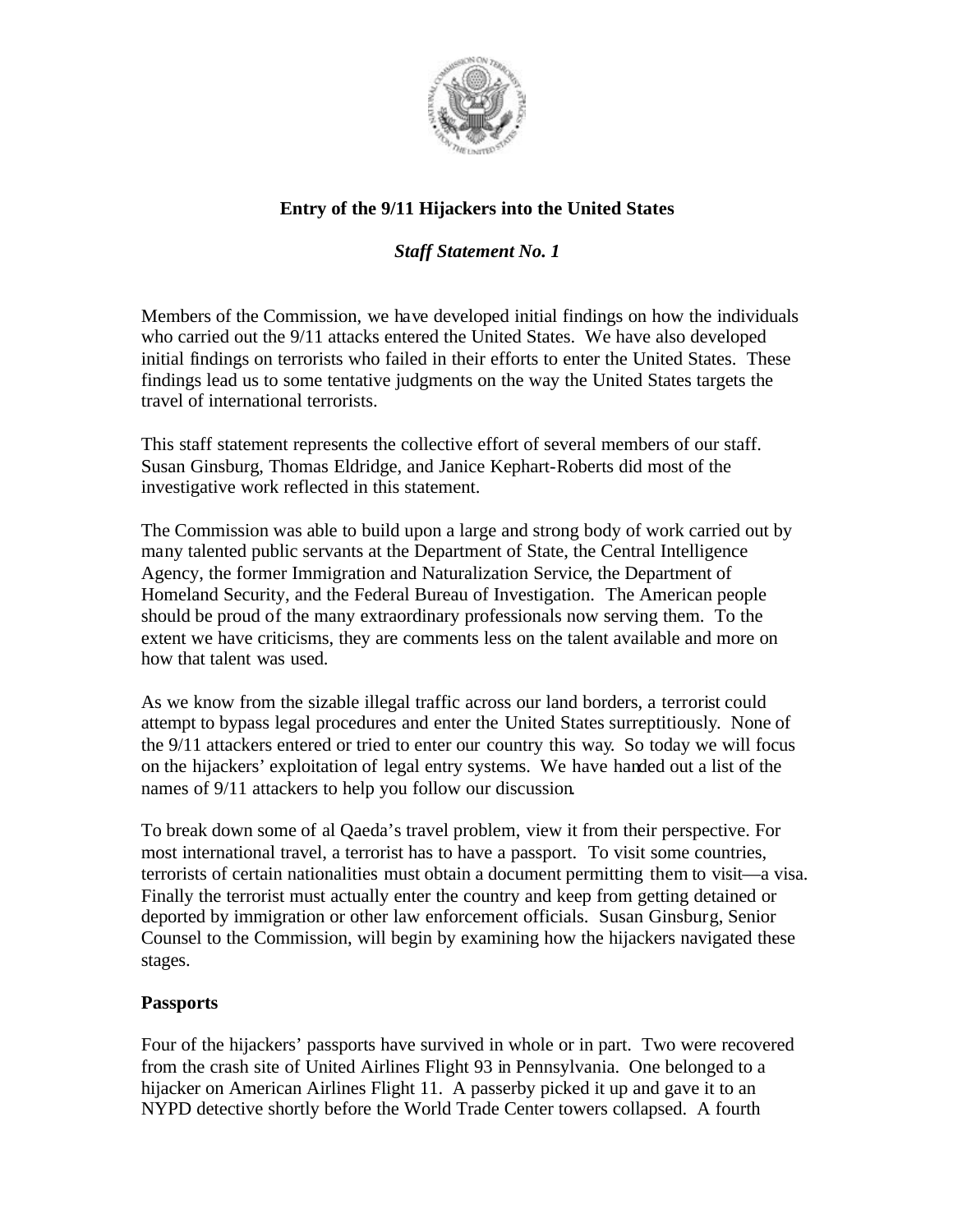passport was recovered from luggage that did not make it from a Portland flight to Boston onto the connecting flight, which was American Airlines Flight 11. In addition to these four, some digital copies of the hijackers' passports were recovered in post-9/11 operations.

Two of the passports that have survived, those of *Satam al Suqami* and *Abdul Aziz al Omari*, were clearly doctored. To avoid getting into the classified details, we will just state that these were "manipulated in a fraudulent manner," in ways that have been associated with al Qaeda. Since the passports of 15 of the hijackers did not survive, we cannot make firm factual statements about their documents. But from what we know about al Qaeda passport practices and other information, we believe it is possible that six more of the hijackers presented passports that had some of these same clues to their association with al Qaeda.

Other kinds of passport markings can be highly suspicious. To avoid getting into the classified details, we will just call these "suspicious indicators." Two of the hijackers, *Khalid al Mihdhar* and *Salem al Hazmi*, presented passports that had such suspicious indicators. We know now that each of these two hijackers possessed at least two passports. All of their known passports had these suspicious indicators. We have evidence that three other hijackers, *Nawaf al Hazmi*, *Ahmed al Nami*, and *Ahmad al Haznawi* may have presented passports containing these suspicious indicators. But their passports did not survive the attacks, so we cannot be sure.

Fifteen of the 19 hijackers were Saudi nationals. There were significant security weaknesses in the Saudi government's issuance of Saudi passports in the period when the visas to the hijackers were issued. Two of the Saudi 9/11 hijackers may have obtained their passports legitimately or illegitimately with the help of a family member who worked in the passport office.

We do not yet know the answer to the question whether the knowledge of these particular clues existed in the intelligence community before 9/11. From the mid-1970s, when terrorists began to launch attacks in the Middle East and Europe, intelligence and border authorities knew that terrorists used forged or altered travel documents. By the 1980s the U.S. government had developed a "Red Book" used to guide and train consular, immigration, and customs officers throughout the world on spotting terrorists. It included photographs of altered or stolen passports, and false travel stamps (also known as cachets) used by terrorists. The importance of training border officials on use of the Red Book is evident from a U.S. government film entitled "The Threat is Real." Here is a brief excerpt.

The U.S. government ceased publication of the "Red Book" by 1992, in part because it had fallen into the hands of terrorist groups, although there continued to be a number of government efforts to provide information about generic forgery detection and document inspection techniques.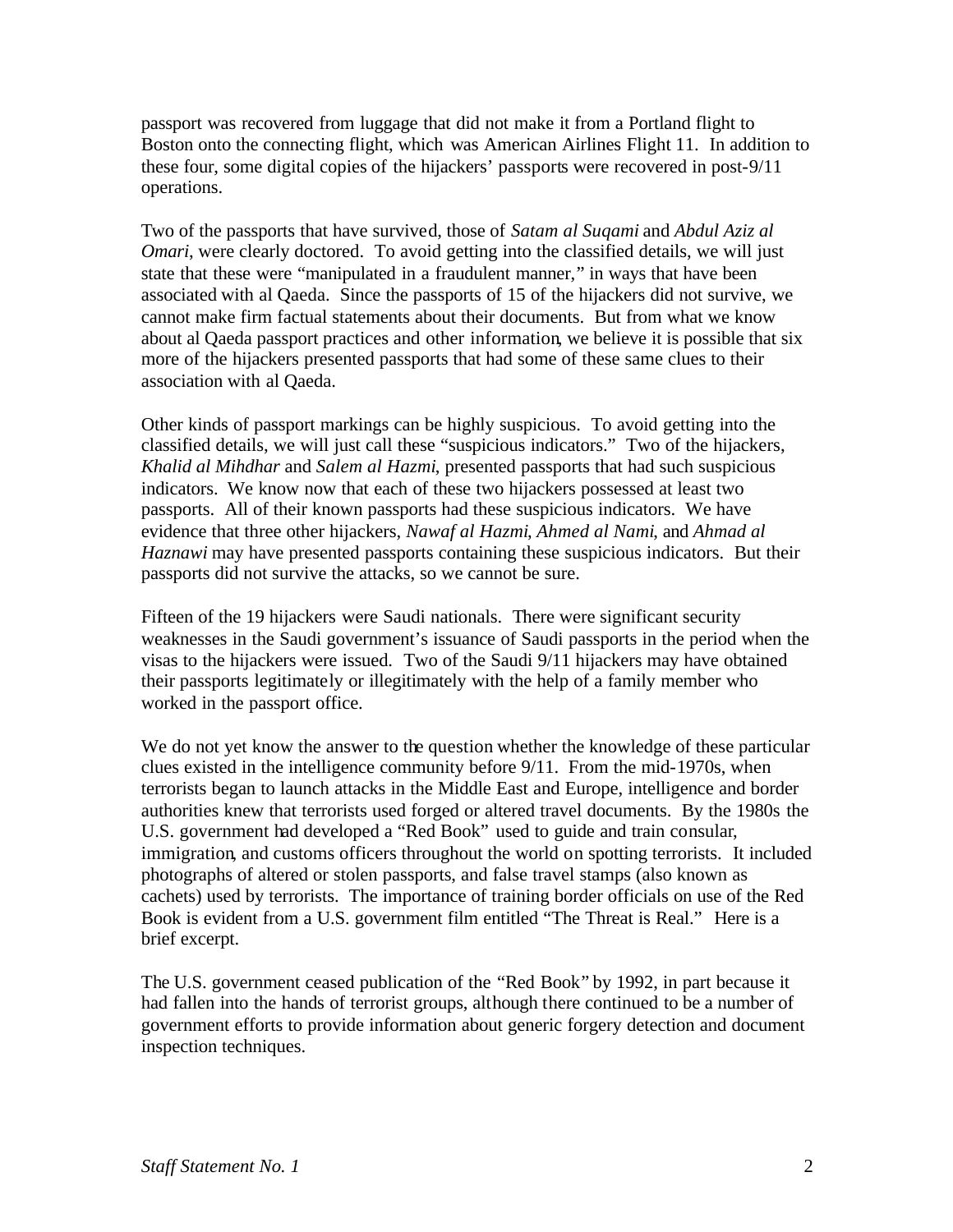Before 9/11, the FBI and CIA did know of some of the practices employed by al Qaeda. They knew this from training manuals recovered in the mid-1990s and from tracking and interrogations of al Qaeda operatives. Some of this knowledge was revealed in individual criminal cases prosecuted in the United States in the 1990s. And yet, between 1992 and September 11, 2001, we have not found any signs that intelligence, law enforcement, or border inspection services sought to acquire, develop, or disseminate systematic information about al Qaeda's or other terrorist groups' travel and passport practices. Thus, such information was not available to consular, immigration, or customs officials who examined the hijackers' passports before 9/11.

### **Visas**

The State Department is principally responsible for administering U.S. immigration laws outside of the United States. Consular officers, a branch of our diplomatic corps, issue several kinds of visas for visitors and for permanent immigrants. In 2000, these diplomats processed about 10 million applications for visitors' visas at over 200 posts overseas. U.S. law allows nationals of certain countries to enter without visas on a reciprocal basis, under the visa waiver program. None of the 9/11 hijackers, however, were nationals of a visa waiver country.

Before 9/11, visa applicants provided their passport and a photograph. A State Department employee checked the passport for any apparent questionable features. A consular officer could call the applicant in for an interview. The applicant's essential information went into a State Department database. The information was then checked against a large "consular lookout" database called CLASS, which included a substantial watchlist of known and suspected terrorists, called TIPOFF.

Our immigration system before 9/11 focused primarily on keeping individuals intending to immigrate from improperly entering the United States. In the visa process, the most common form of fraud is to get a visa to visit the United States as a tourist and then stay to work and perhaps become a resident. Consular officers concentrated on interviewing visa applicants whom they suspected might leave and not return.

Saudi citizens rarely overstayed their visas or tried to work illegally in the United States. The same was true for citizens of the United Arab Emirates. So, while consular officials in both countries always screened applicants in CLASS, including TIPOFF, they would not interview them unless there was something about the applications that seemed problematic.

Visa applicants from these countries frequently had their applications submitted by third party facilitators, like travel agencies. In June 2001, the U.S. consular posts in Saudi Arabia instituted a third party processing program called Visa Express. It required applicants to apply through designated travel agencies instead of by mail or in person. The program was established in part to try to keep crowds of people from congregating outside the posts, which was a security risk to the posts and to the crowds themselves. We have found no evidence that the Visa Express program had any effect on the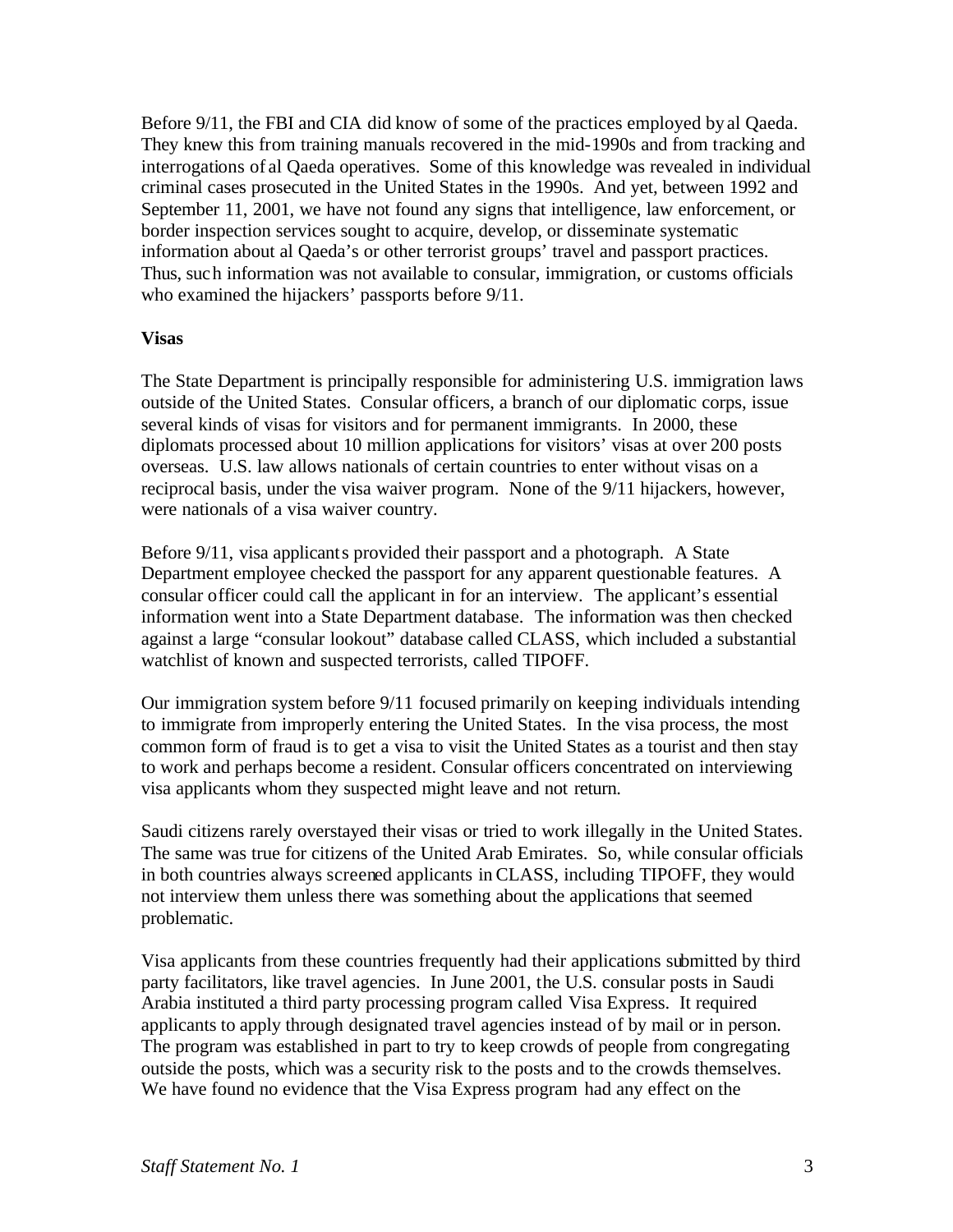interview or approval rates for Saudi applicants, or that it reduced the scrutiny given to their applications. It actually lengthened the processing time.

With the exception of our consulates in Mexico, biometric information—like a fingerprint—was not routinely collected from visa applicants before 9/11. Terrorists therefore easily could exploit opportunities for fraud. *Khalid Sheikh Mohamed,* the chief tactical planner and coordinator of the 9/11 attacks, was indicted in 1996 by Federal authorities in the Southern District of New York for his role in earlier terrorist plots. Yet, KSM, as he is known, obtained a visa to visit the United States on July 23, 2001, about six weeks before the 9/11 attacks. Although he is not a Saudi citizen and we do not believe he was in Saudi Arabia at the time, he applied for a visa using a Saudi passport and an alias, *Abdulrahman al Ghamdi*. He had someone else submit his application and a photo through the Visa Express program. There is no evidence that he ever used this visa to enter the United States.

Beginning in 1997, the 19 hijackers submitted 24 applications and received 23 visas. The pilots acquired most of theirs in the year 2000. The other hijackers, with two exceptions, obtained theirs between the fall of 2000 and June 2001. Two of the visas were issued in Berlin, and two were issued in the United Arab Emirates. The rest were issued in Saudi Arabia. One of the pilots, *Hani Hanjour,* had an application denied in September 2000 for lack of adequate documentation. He then produced more evidence in support of his student visa application, and it was approved. Except for *Hanjour*, all the hijackers sought tourist visas.

Of these 24 visa applications, four were destroyed routinely along with other documents before their significance was known.

To our knowledge, State consular officers followed their standard operating procedures in every case. They performed a name check using their lookout database, including the TIPOFF watchlist. At the time these people applied for visas, none of them—or at least none of the identities given in their passports—were in the database. We will say more about this in another staff statement later today.

All 20 of these applications were incomplete in some way, with a data field left blank or not answered fully. Such omissions were common. The consular officials focused on getting the biographical data needed for name checks. They generally did not think the omitted items were material to a decision about whether to issue the visa.

Three of the 19 hijackers submitted applications that contained false statements that could have been proven to be false at the time they applied. The applications of *Hani Hanjour*, *Saeed al Ghamdi*, and *Khalid al Mihdhar* stated that they had not previously applied for a U.S. visa when, in fact, they had. In *Hanjour*'s case the false statement was made in an earlier application for a visit, in 1997, not his final visa application in 2000. *Hanjour* and *Mihdhar* also made false statements about whether they had previously traveled to the United States. Information about these prior applications was retrievable at the Jeddah post where each applied.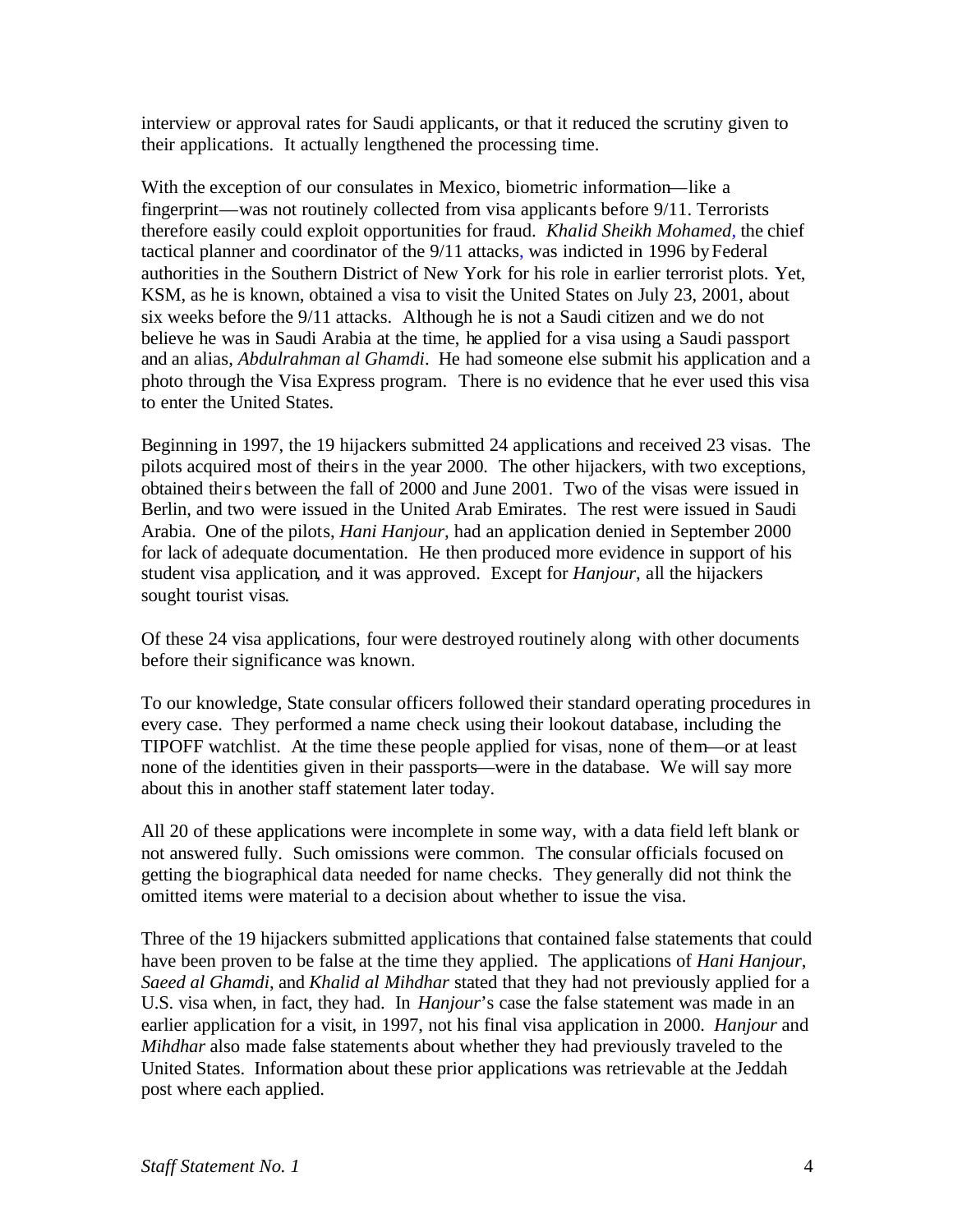These false statements may have been intentional, to cover up the applicants' travel on old passports to suspect locations like Afghanistan for terrorist training. On the other hand, these statements may have been inadvertent. During this period, Saudi citizens often had their applications filled out and submitted by third parties. Most importantly, evidence of the prior visas or travel to the United States actually would have reduced concern that the applicants were intending to immigrate, so consular officers had no good reason to deny the visas or travel.

*Al Mihdhar's* case was uniquely problematical. He had not been entered into the TIPOFF watchlist at the time of his second visa application in June 2001. In January 2000 the American consulate in Jeddah had been asked about *Mihdhar's* visa status in conjunction with an ongoing urgent terrorist intelligence investigation and confirmed that this al Qaeda operative had a U.S. visa. When *Mihdhar* applied again in June 2001, the check against the worldwide TIPOFF watchlist took place, but no system then in place included a notation of the prior visa status check. Neither the investigating agency nor the post had made the appropriate lookout entry. Thus, in effect, the post could not 'remember' relevant suspicions a year-and-a-half earlier about this same person, who was traveling again with the same biographical information.

At least two of the hijackers were actually interviewed in person in connection with their visa applications. *Hanjour* was interviewed twice. *Satam al Suqami* was apparently interviewed in Riyadh. Another hijacker, *Ahmed al Nami*, was apparently interviewed briefly, but just to clarify an entry on his application. The three consular officers involved have some memory of these interviews. All stated that the reason for the ir interviews had nothing to do with terrorism. They saw nothing suspicious.

At least four individuals implicated in the 9/11 plot tried to get visas and failed: *Ramzi Binalshibh*, *Zakariya Essabar*, *Ali Abdul Aziz Ali*, and *Saeed al Gamdi*. This *Saeed al Gamdi* is a different person from the *Saeed al Ghamdi* who actually became a hijacker.

*Ramzi Binalshibh*, a Yemeni, apparently intended to train as a pilot along with his Hamburg friends, *Mohamed Atta*, *Marwan al Shehhi*, and *Ziad Jarrah*. *Binalshibh* applied for a visa three times in Berlin and once in Yemen. He first applied in Berlin on the same day as Atta. He was interviewed twice and denied twice. Yemen is a much poorer country than Saudi Arabia. Both times, consular officers determined he did not have strong ties to Germany and he might be intending to immigrate unlawfully to the United States. *Binalshibh* tried again in Berlin, this time for a student visa to attend aviation school in Florida. He was denied again for lack of adequate documentation and failure to show sufficient ties to Germany.

*Essabar,* a Moroccan who may also have intended to be a pilot, tried to get a visa in Berlin at least once and failed because he failed to demonstrate sufficient ties to Germany, such as a job or family there. Third country visa applicants in Berlin were held to significantly higher standards—in terms of documentation and showing ties with their country of residence—than were Saudi and Emirati citizens applying from their own countries.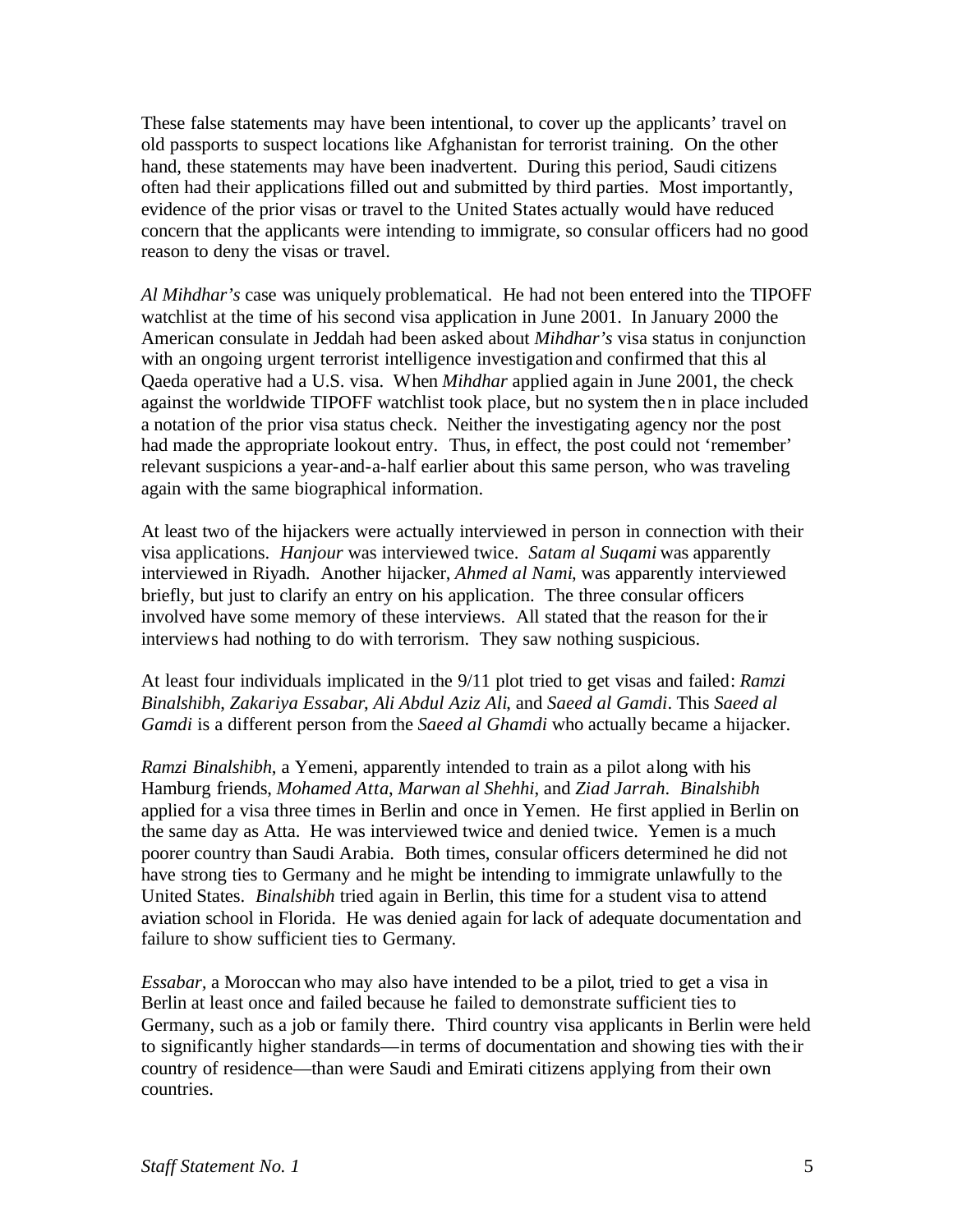*Ali Abdul Aziz Ali* is the nephew of Khalid Sheikh Mohamed and was heavily involved in financial and logistical aspects of the 9/11 plot. He tried to get a U.S. visa in Dubai about two weeks before the attacks. His visa application states that he intended to enter the United States on September 4, 2001, for one week. As a Pakistani visa applicant in a third country, he would have received greater scrutiny from U.S. officials from the start. In any event, it was deemed possible that he intended to immigrate, and accordingly he was denied a visa.

*Saeed al Gamdi*, also known as "Jihad" al Gamdi, apparently intended to participate in the 9/11 attacks. He is a Saudi and applied for a tourist visa in Jeddah on November 12, 2000, the same date as 9/11 hijacker *Ahmad al Haznawi*. *Haznawi* was approved, but *al Gamdi* was denied after an interview with a consular officer, because the consular officer believed he was intending to immigrate.

## **Entry into and exit from the United States**

With a visa, an individual can travel to a United States port of entry. Upon arrival, the individual must seek admission into the United States from an inspector of what used to be called the INS, an agency whose personnel now form part of the Department of Homeland Security. Property being brought into the United States is checked by inspectors of the U.S. Customs Service, whose personnel are now also part of DHS.

The 19 hijackers entered the United States a total of 33 times. They arrived through ten different airports, though more than half came in through Miami, JFK, or Newark. A visitor with a tourist visa was usually admitted for a stay of six months. All but two of the hijackers were admitted for such stays. *Hanjour* had a student visa and was admitted for a stay of two years, and *Suqami* sought and was admitted for a stay of 20 days.

The four pilots passed through INS and Customs inspections a total of 17 times before 9/11. *Hanjour* came to the United States to attend school in three stints during the 1990s. His final arrival was in December 2000, through the Cincinnati/Northern Kentucky airport. The other three pilots, *Atta*, *al Shehhi*, and *Jarrah*, initially came in May and June 2000. They arrived for the last time between May and August 2001. All made a number of trips abroad during their extended stays in the United States.

Of the other 15, only *Mihdhar* entered the United States, left, and returned. *Nawaf al Hazmi* arrived in January 2000 with *Mihdhar* and stayed. *Al Mihdhar* left in June 2000 and returned to the United States on July 4, 2001. Ten of the others came in pairs between April and June 2001. Three more arrived through Miami on May 28.

The INS inspector usually had about one to one and a half minutes to assess the traveler and make a decision on admissibility and length of stay. For all the entries, a primary INS inspector would work a lane of incoming travelers and check the people and their passports. The inspector would try to assess each individual's demeanor. No one noted any anomalies in these passports despite the fact, we now believe, that at least two and as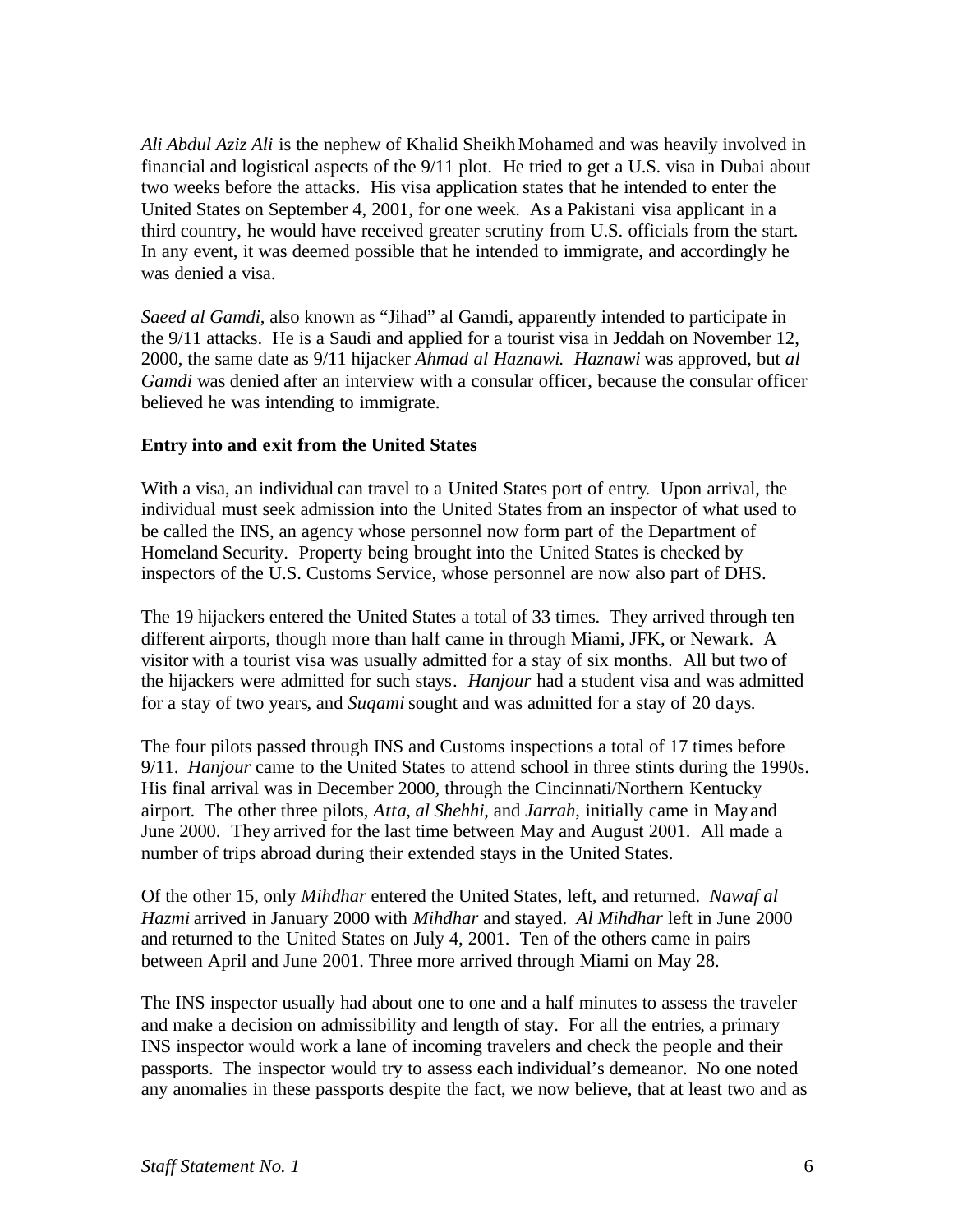many as eight showed evidence of fraudulent manipulation. The inspector would use the passport data, especially if it was machine readable to check various INS and Customs databases. The databases would show the person's immigration history information, as well as terrorist watchlist and criminal history information.

Of the five hijackers who entered the United States more than once, three of them violated immigration law.

*Ziad Jarrah* entered in June 2000 on a tourist visa and then promptly enrolled in flight school for six months. He never filed an application to change his immigration status from tourist to student. Had the INS known he was out of status, they could have denied him entry on any of the three subsequent occasions he departed and returned while he was a student.

*Marwan al Shehhi* came in through Newark in late May 2000, followed a week later by *Mohamed Atta*. Both were admitted as tourists and soon entered flight school in Florida. In September they did file applications to change their status. Before 9/11, regulations allowed tourists to change their status at any time, so they were in compliance. But both overstayed their periods of admission and completed flight school to obtain commercial pilot licenses. *Atta* and *al Shehhi* then left within a few days of one another and returned within a few days of one another in January 2001, while their change in visa status from tourist to student was still pending.

*Atta* and *al Shehhi* did get some attention when both said they were coming back to finish flight school. Primary inspectors noticed with each that their story clashed with their attempt to reenter on tourist visas. The rules required them to get proper student visas while they had been overseas, since their earlier pending applications for a change of status were considered abandoned once they left the United States. *Atta* and *al Shehhi* were each referred by the primary inspectors to secondary inspection.

At secondary, more experienced inspectors could conduct longer interviews, check more databases, take fingerprints, examine personal property, and call on other agencies for help. The inspectors involved have stated they do not remember these encounters. The reports indicate that both men repeated their story about still going to flight school and their pending applications for a change of status. The secondary inspectors admitted *Atta* and *al Shehhi* as tourists.

Flight 93 hijacker *Saeed al Ghamdi* was referred to secondary immigration inspection when he arrived in late June 2001. He had no address on his I-94 form. He spoke little English. He had a one-way ticket and about \$500. The inspector wondered whether he was possibly intending to immigrate. *Al Ghamdi* convinced the inspector that he was a tourist and had enough money.

Customs officers took a second look at two of the hijackers but then admitted them. On *Marwan al Shehhi's* first entry into the United States, a customs officer referred him to secondary inspection, completed the inspection, and released him. In May 2001, *Waleed*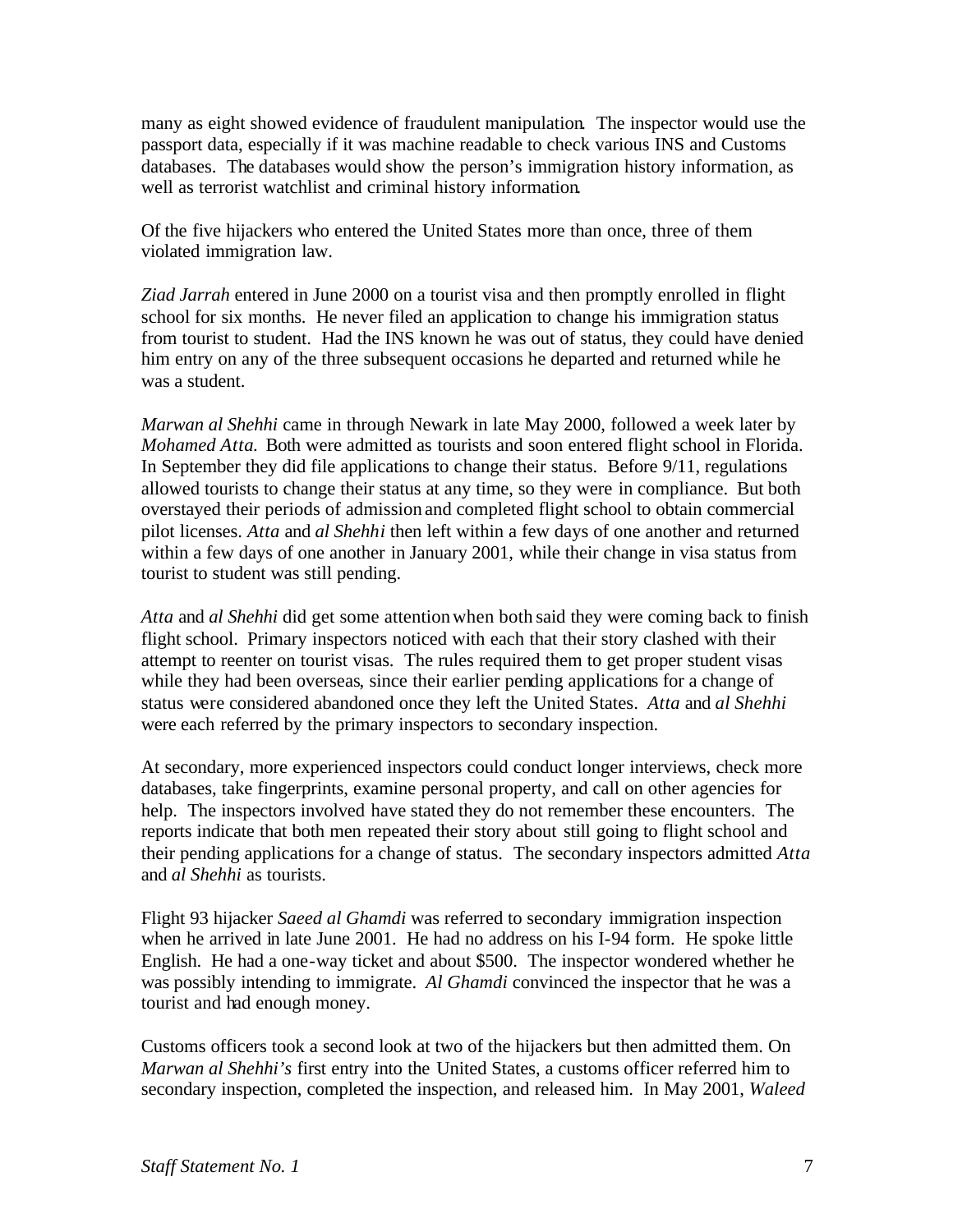*al Shehri* and *Satam Suqami* departed Florida for the Bahamas but were refused admission. On their way back to the United States, a customs officer conducting a preclearance in the Bahamas referred *al Shehri* to a secondary inspection. Customs then released *al Shehri* to return to the United States with *Suqami*.

We do know of one success by immigration secondary inspection that affected the  $9/11$ plot. An al Qaeda operative, *Mohamed al Kahtani*, arrived at Orlando airport on August 4, 2001. Evidence strongly suggests that *Mohamed Atta* was waiting there to meet him. *Kahtani* encountered an experienced and dedicated inspector, Jose Melendez-Perez. We will hear his story later this morning.

During their stays in the United States at least six of the 9/11 hijackers violated immigration laws. We have noted *Jarrah's* failure to adjust his status while he was in flight school and the violations by *Atta* and *al Shehhi*. *Hani Hanjour* came on a student visa in December 2000 but then did not attend the English language school for which his visa was issued. *Nawaf al Hazmi* overstayed his term of admission by nine months. *Suqami* overstayed his term of admission by four months. None of these violations were detected or acted upon by INS inspectors or agents.

Two programs might have helped detect such violations. One dealt with violations of student status. The other dealt with overstays.

National security concerns about foreign students are not new. By the late 1980s the INS had established a Student/School System to track students, but the system did not work. After the 1993 World Trade Center bombing, when it was discovered that a participant in the plot had been a student who had overstayed his visa, the Department of Justice asked INS to devise a better way to track students. INS officials recommended a new student tracking system and a student ID card that used biometric identifiers.

In 1996, Congress mandated a new system to be installed by 1998, without appropriating program funds. The INS scraped together \$10 million and piloted a successful student tracking program in the Atlanta area in June 1997, which included a flight school. However, advocates of education interests argued that the program would be burdensome and costly. Upon the order of senior INS management, the project manager was replaced. In 1998, INS indefinitely deferred testing of the biometric student ID card. The program stalled. Senators declared an interest in repealing the 1996 law and sought to obstruct further INS funding for it. Thus, when *Atta* and *al Shehhi* lied when questioned about their student status on their reentries in January 2001, and when *Hanjour* failed to show up for the school for which he was issued a visa in December 2000, a student tracking system was far from available to immigration inspectors or agents.

Congress required the Attorney General to develop an entry-exit system in 1996. The system's purpose was to improve INS's ability to address illegal migration and overstays of all types of foreign visitors. By 1998, Congress had appropriated about \$40 million to develop the system. Advocates for border communities, however, were concerned that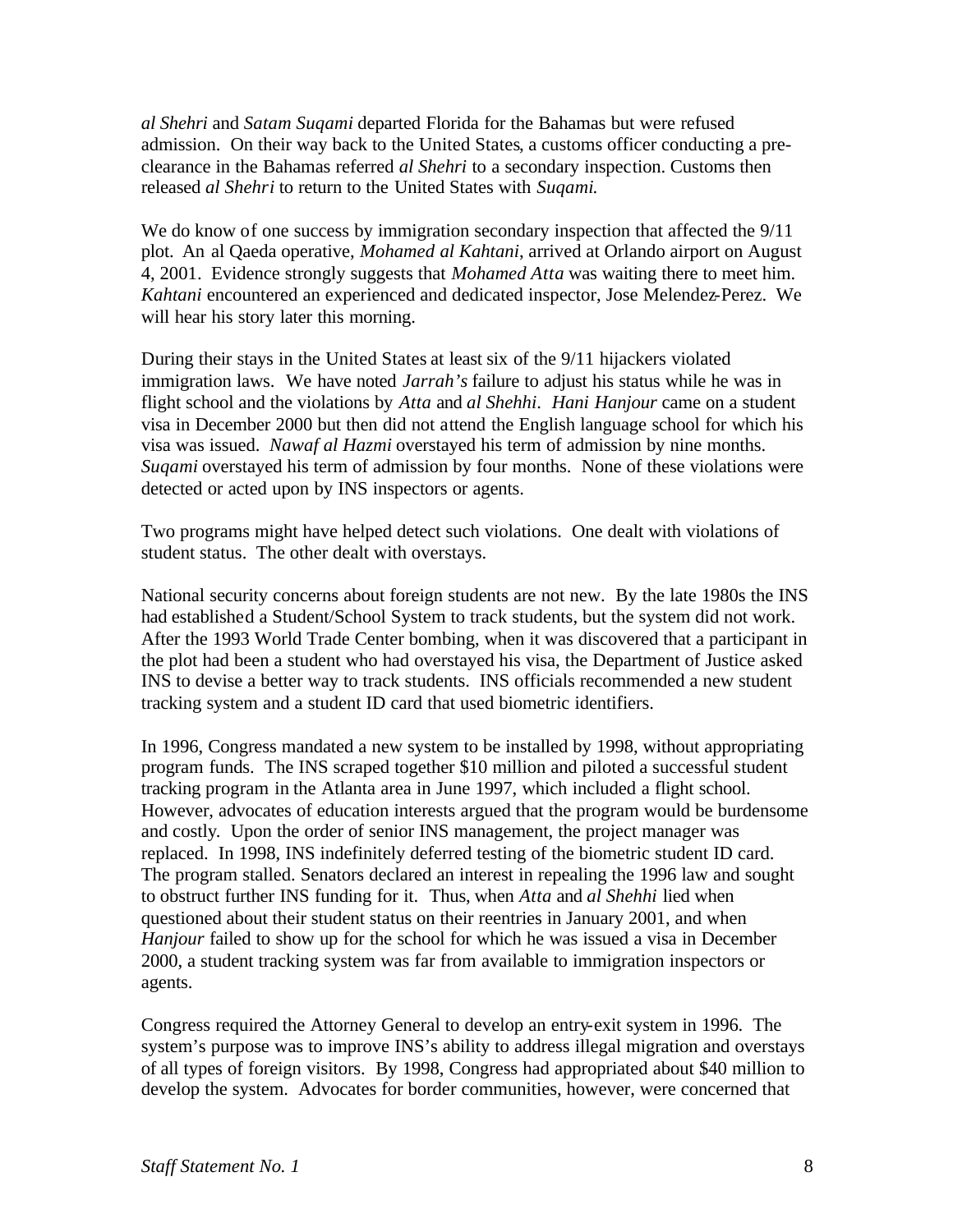an entry-exit system would slow down trade. INS officials decided to forego the system at the land borders and only to automate the entry process. The automation process was not successful. The result was that when hijackers *Suqami* and *Nawaf al Hazmi* overstayed their visas, the system Congress envisaged did not exist. Moreover, when federal law enforcement authorities realized in late August 2001 that *Mihdhar* had entered with *Hazmi* in January 2000 at Los Angeles, they could not reliably determine whether or not *Hazmi* was still in the United States, along with *Mihdhar*.

## **Conclusion**

The Director of the FBI testified that "[e]ach of the hijackers … came easily and lawfully from abroad." The Director of Central Intelligence described 17 of the 19 hijackers as "clean." We believe the information we have provided today gives the Commission the opportunity to reevaluate those statements. Based on our evaluation of the hijackers' travel documents, the visa process, the entries into the United States, and the compliance with immigration law while the attackers were here, we have a few observations. Considered collectively, the 9/11 hijackers:

- Included among them known al Qaeda operatives who could have been watchlisted;
- Presented passports "manipulated in a fraudulent manner;"
- Presented passports with "suspicious indicators" of extremism;
- Made detectable false statements on their visa applications;
- Were pulled out of the travel stream and given greater scrutiny by border officials;
- Made false statements to border officials to gain entry to the United States; and
- Violated immigration laws while inside the United States.

These circumstances offered opportunities to intelligence and law enforcement officials. But our government did not fully exploit al Qaeda's travel vulnerabilities.

Why weren't they exploited? We do not have all the answers. Certainly neither the State Department's consular officers nor the INS's inspectors and agents were ever considered full partners in a national counterterrorism effort. This is exemplified by the Bureau of Consular Affairs' statement that before 9/11 they were not informed by anyone in the State Department or elsewhere that Saudi citizens could pose security risks. Nor were the Consular Affairs bureau or INS given the resources to perform an expanded mission. Between 1998 and 2001, visa applications rose by nearly a third, an increase of 2.5 million per year. Trained staff did not keep pace with the volume increase. In Jeddah and Riyadh, for example, each consular officer had responsibility for processing, on average, about 30,000 applications per year and routinely interviewed about 200 people per day.

The INS before 9/11 had about 2,000 agents for interior enforcement. As long as the top enforcement priorities were removal of criminal aliens and prosecution of employers who hired illegal aliens, a major counterterrorism effort would not have been possible. This is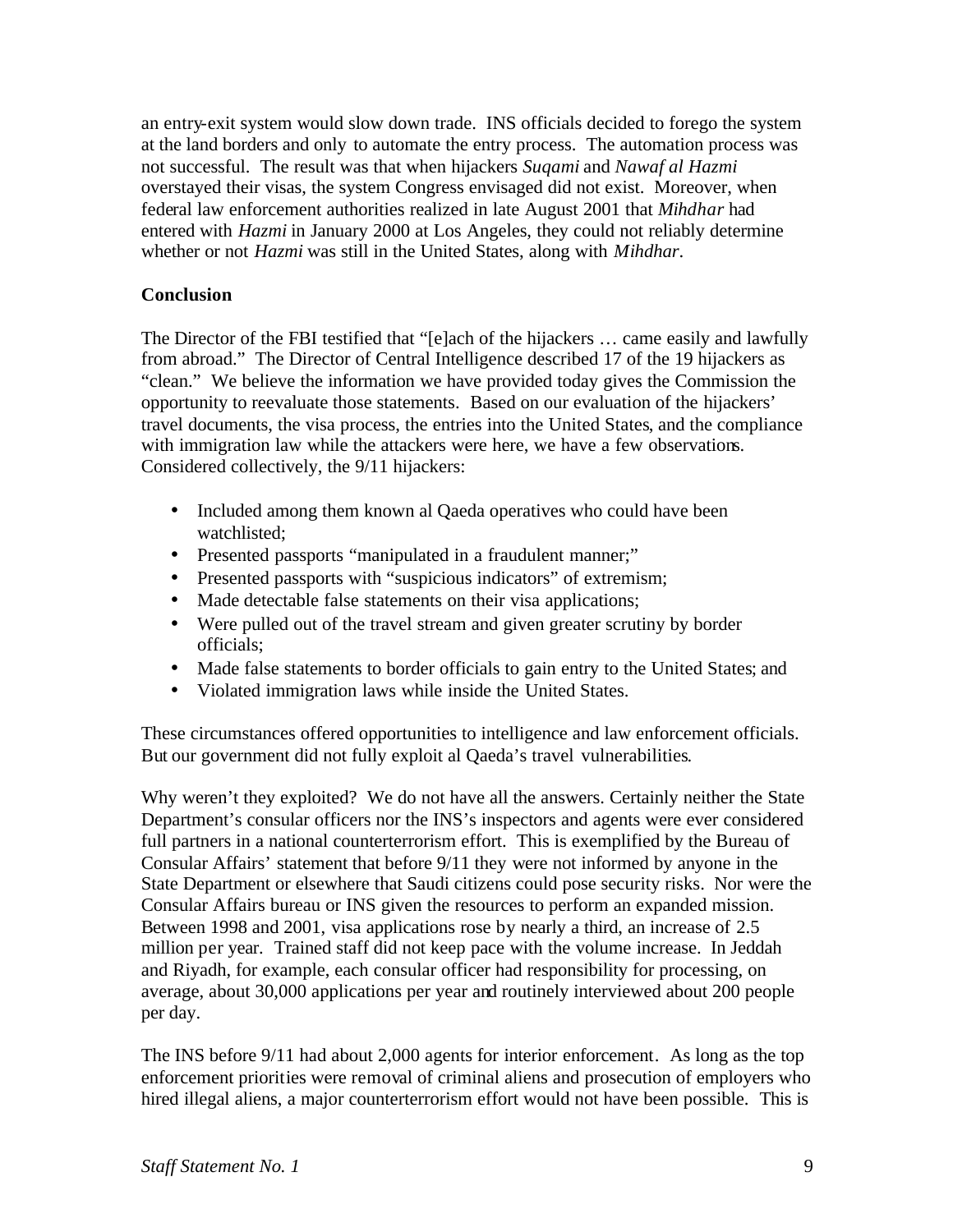not to pass judgment on immigration policy generally. What we can do is highlight the way those policy choices affected counterterrorism efforts before  $9/11$ , and potentially affect them today. For our front line border inspection services to have taken a substantially more proactive role in counterterrorism, their missions would have had to have been considered integral to our national security strategy and given commensurate resources.

Today, the level of systematic effort by the intelligence community focused on terrorist travel is much greater. But terrorist travel intelligence is still seen as a niche effort, interesting for specialists, but not central to counterterrorism. Nor have policymakers fully absorbed the information developed by terrorist mobility specialists. Much remains to be done, within the United States and internationally, on travel and identity document security, penalties and enforcement policy with respect to document fraud, and travel document screening efforts at the borders. If we have one conclusion from our work so far, it is that disrupting terrorist mobility globally is at least as important as disrupting terrorist finance as an integral part of counterterrorism.